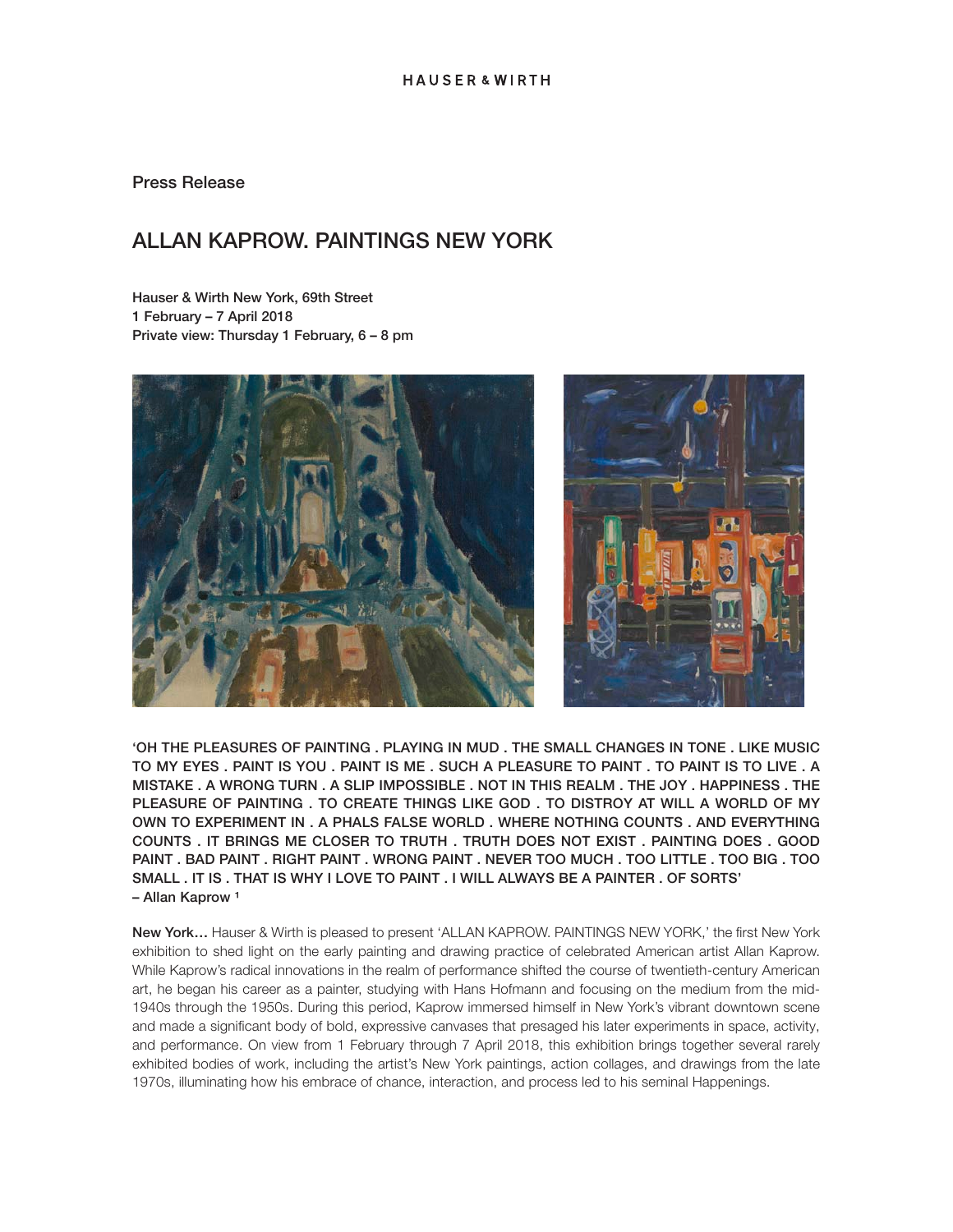This exhibition extends the history of Kaprow's relationship with the townhouse that Hauser & Wirth occupies at 32 East 69th Street in Manhattan. In 1961, Kaprow debuted his environment 'Yard' at the space, then the legendary Martha Jackson Gallery. Nearly fifty years later, Hauser & Wirth restaged this enduringly influential work in celebration of the 2009 opening of its first American gallery. 'ALLAN KAPROW. PAINTINGS NEW YORK' opens in conjunction with the 60th anniversary of the artist's landmark 1958 essay 'The Legacy of Jackson Pollock,' in which he first introduced the term 'Happenings.' Hauser & Wirth is delighted to once again bring Kaprow's work to 69th Street with an exhibition that enriches understanding of the artist's early painterly foundations and later experiments in drawing.



Kaprow's origins as an artist can be traced to a deep-rooted interest in space, subjectivity, and the act of painting. A vigorous expressionist, he captured a sense of raw energy and motion in his application of paint. Many of his studio paintings from the mid-1950s are populated with truncated figures that hint at a surrounding environment, extending just outside the pictorial plane. In 'Figures in a Yellow Interior' (1954), Kaprow embraces a gestural visual idiom to depict a group of figures delineated with brushstrokes of vibrant pigment. Full of rhythmic movement, the painting suggests Kaprow's growing interest in physical immediacy and expressive freedom.

These early paintings also offer insight into the evolution of New York's downtown art scene, transformed in the 1950s by the emergence of the artist-run spaces collectively known as the Tenth Street galleries. Among these was Hansa Gallery, a cooperative cofounded by Kaprow and fellow former students of Hans Hofmann. Hansa thrived for over a decade, promoting expanded ideas of art and exhibiting Kaprow's increasingly experimental and sculptural works. He later wrote, 'I had begun to clarify, even then, what was a multi-leveled attitude toward painting.'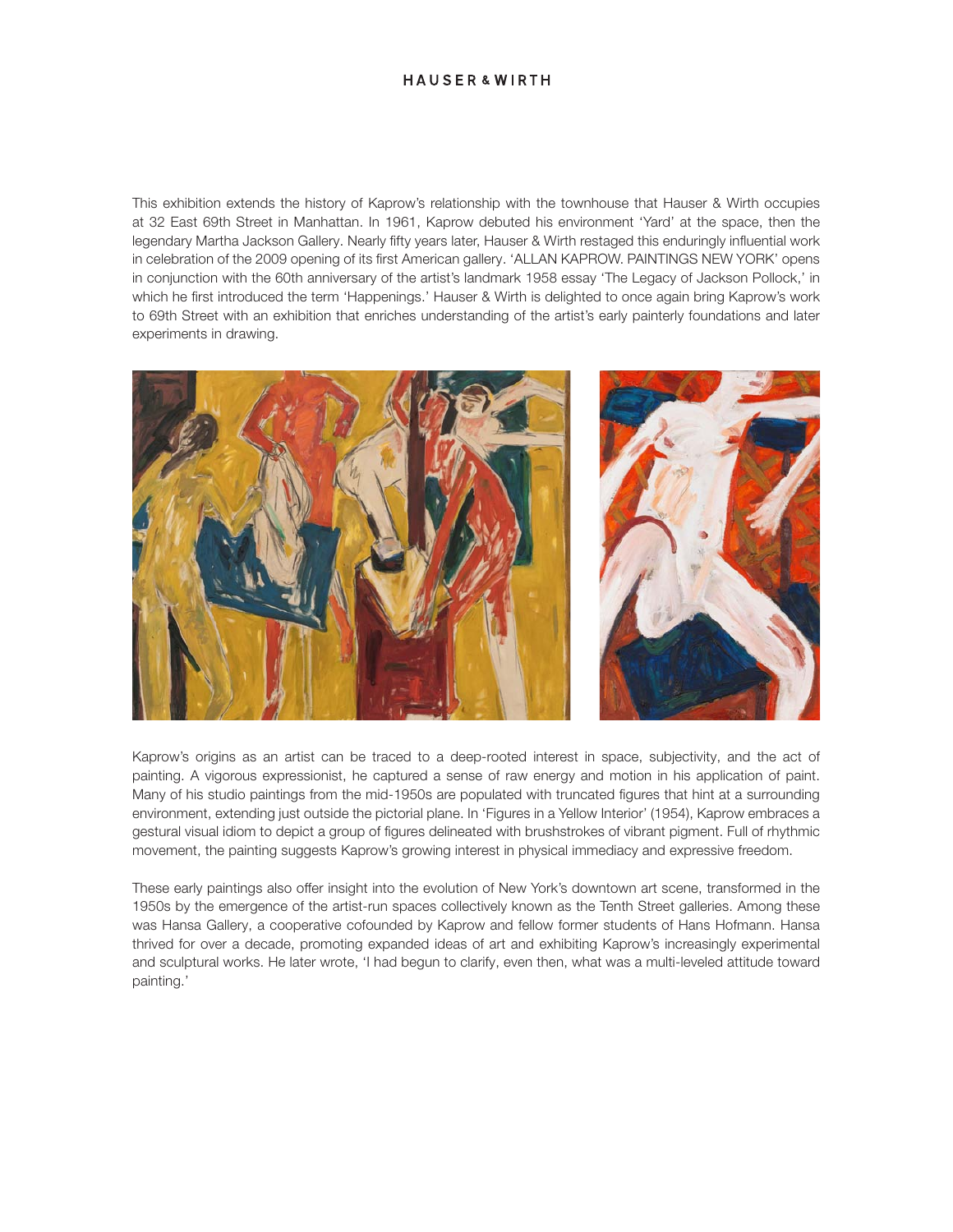## **HAUSER & WIRTH**

It was during this period that Kaprow began what would become a relentless, lifelong investigation into the oftenambiguous relationship between everyday life and art. For Kaprow, even the most banal routines were rife with creative fodder: 'The everyday world is the most astonishing inspiration conceivable. A walk down 14th Street is more amazing than any masterpiece of art.' His daily observations and experiences as a city-dweller often became the foundations for his investigations into the possibilities of paint beyond the canvas, notably in his 1955 George Washington Bridge paintings. Kaprow conceived this body of work after studying industrial painters, suspended by ropes, coating the bridge's beams in layers of red lead paint. These canvases combine expressionist gestures with pedestrian vignettes, foreshadowing his later participatory works rooted in commonplace occurrences.





In 1956, Kaprow began to experiment with the use of quotidian materials – tin foil, newspaper, and hay – in a series of works he referred to as 'action collages.' In 'Caged Pheasant #2' (1956), 'Hysteria' (1956), and 'Blue Blue Blue' (1956), he incorporates painting with collage and assemblage. Interested in the primacy of action, Kaprow produced these experimental collages at a frenetic pace. Wrought with incident, they are important precedents to Kaprow's later turn to action-based performance.

The exhibition concludes with a selection of Kaprow's drawings from the late 1970s, on view for the first time. Influenced by a Zen, meditative practice, he composed the works by following the rhythms of his breath, continually drawing and erasing marks. Indexical in nature, each 'Drawing based upon the breath' correlates to the body's movements and relative stillness. More contemplative in nature than Kaprow's earlier paintings and action collages, these delicate works on paper nevertheless continue his insistence on blurring the line between art and everyday life.